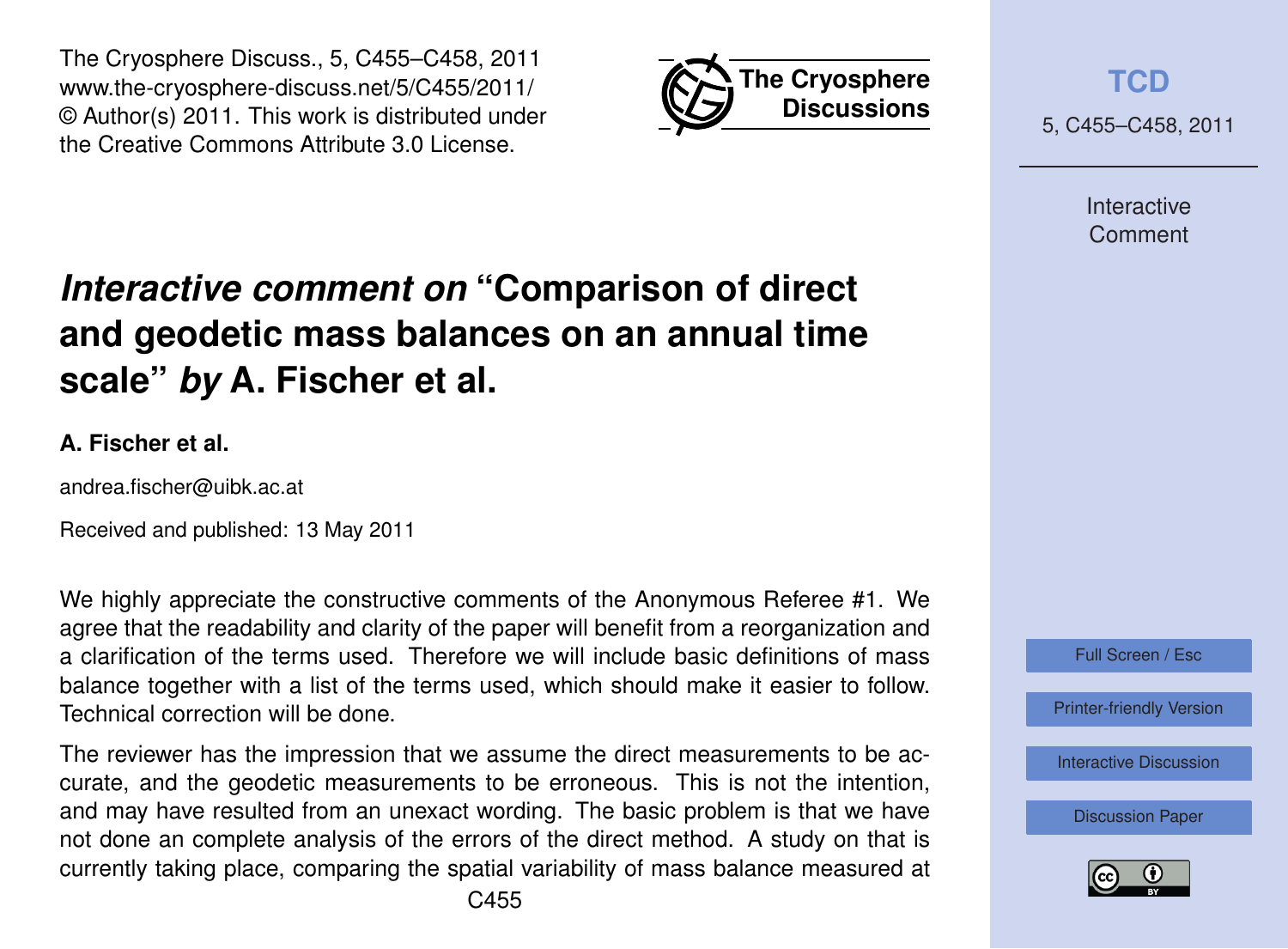stakes and in holes in a small test field. At the moment, our knowledge on the errors of the direct method is based on several published and unpublished statistical analyses of stake measurements. The framework of this study does not allow a complete treatment of possible errors in the direct method and the presentation of the upcoming new results on that topic, so that I suggest to cite the existing work on that topic and go ahead with those quantifications of the accuracy of the direct method. I agree that deviations between the methods can not be interpreted as errors in one method, and will change the wording to avoid that impression.

'Much more work needs to be done to justify the accuracy of the direct measurements of average specific balance before concluding that high-resolution geodetic measurements should not be used for investigations of the controls of glacier mass balance.'

The controls of mass balance are related to meteorological conditions at one location. The investigation of the controls of mass balance therefore needs comprehensive modelling of ice dynamics and meteorological conditions to separate the volume lost by melt in a specific pixel from volume lost by ice dynamics or gained by snow fall. Here I see the problem of investigating the controls of mass balance based on geodetic data only. I can not see a direct connection of this basic problem to the accuracy of direct measurements.

#### Mass Continuity and Emergence Velocities

The use of the term 'emergence' or submergence velocity can be done, but implicates the complication that those are, in most cases, defined vertically to the glacier surface and differ from the vertical component of the ice flow in cartographic coordinates by tan alpha. Since the surface slope is not uniform on the glacier surface, as shown in principle in Figure 9, it seems to be confusing to use this terms instead of a vertical velocity component which perfectly fits to the coordinate system used. Unfortunately, even the term in Cuffey and Paterson seem to use different coordinate systems, as indicated in Figs 8.5 and 8.14. If on page 286, the 'upward' component z (which would

## **[TCD](http://www.the-cryosphere-discuss.net)**

5, C455–C458, 2011

Interactive **Comment** 



[Printer-friendly Version](http://www.the-cryosphere-discuss.net/5/C455/2011/tcd-5-C455-2011-print.pdf)

[Interactive Discussion](http://www.the-cryosphere-discuss.net/5/565/2011/tcd-5-565-2011-discussion.html)

[Discussion Paper](http://www.the-cryosphere-discuss.net/5/565/2011/tcd-5-565-2011.pdf)

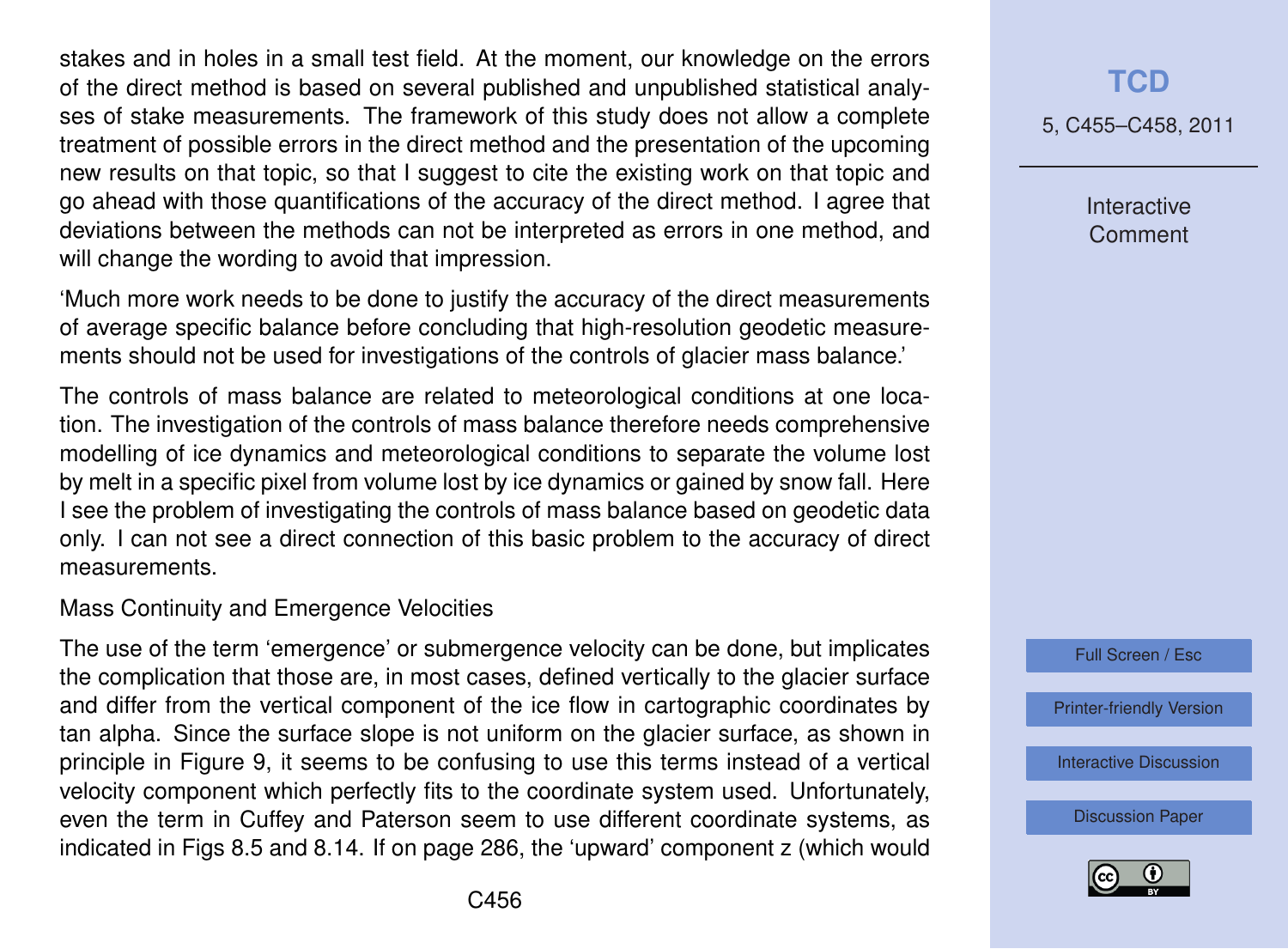be contradicting Fig. 8.5.) is meant vertical, and is used together with an x axis along the glacier in direction of flow, the coordinate system is not rectangular! I do not see an added value in presenting plots of submergence and emergence in addition to the vertical velocity component, differing by tan(alpha) and not being comparable neither to the mass balance nor to elevation change. To avoid the term 'submergence' ensures to prevent that someone might mix it up with 'subsidence', as it was the concern of the reviewer.

#### Adress densification

Densification is already addressed in this article, but this can be made more explicitely in adding the suggested part of basic equations to the introduction. The extent of the firn cover in the first and the last year is shown in Figure 1. Measurements near the surface will be added, the discussion presented in (http://www.thecryosphere.net/5/107/2011/tc-5-107-2011.pdf) can be summarized, and literature can be cited.

Density: A part on the justification of the assumed density will be added, field data will be provided. Regarding the application of Sorges Law: I always wonder why Sorge's law should be used for Alpine glaciers, instead of the available data from the 30 m firn pit dug on Kesselwandferner. Is there any indication that data from Greenland represents the firn density of Kesselwandferner and Hintereisferner better than data from Kesselwandferner, and why? Of course I could apply Sorge's law, but then I would like to have a good explanation for doing so, indicating why I prefer it to measured data at the site.

References:

Since this is the second part of the studies on geodetic mass balance, not all the literature cited in the first part (http://www.the-cryosphere.net/5/107/2011/tc-5-107- 2011.pdf) is cited also in this paper. The reason for that was the intention to keep the reference list as concise as possible, so that not all the previous work, most of it 5, C455–C458, 2011

Interactive **Comment** 



[Printer-friendly Version](http://www.the-cryosphere-discuss.net/5/C455/2011/tcd-5-C455-2011-print.pdf)

[Interactive Discussion](http://www.the-cryosphere-discuss.net/5/565/2011/tcd-5-565-2011-discussion.html)

[Discussion Paper](http://www.the-cryosphere-discuss.net/5/565/2011/tcd-5-565-2011.pdf)